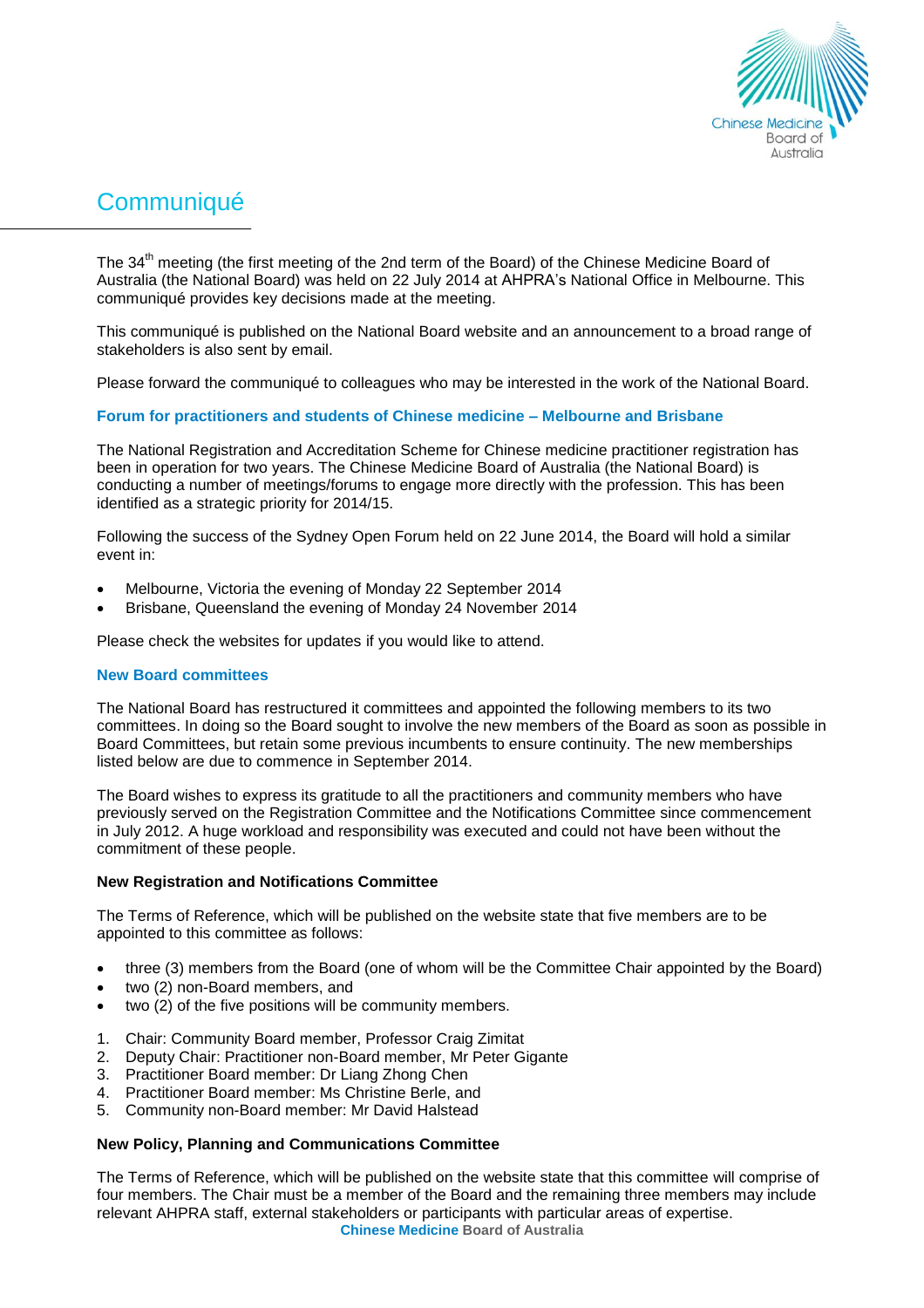- 1. Chair: Community Board member, Dr Anne Fletcher
- 2. Deputy Chair: Community Board member, Ms Esther Alter
- 3. Practitioner Board member: Dr Di Wen Lai (Chinese Medicine)
- 4. Practitioner Board member: Mr Roderick Martin
- 5. In attendance: Ms Anita Rivera, AHPRA National Director Communication

#### **Current consultations**

Consultation is an important part of the Board's engagement with members of the profession, members of the public and other stakeholders. The feedback provided through consultation is greatly valued, and informs the Board's development of important policies and procedures and Guidelines. Current consultations are published under *[News > Consultations](http://www.chinesemedicineboard.gov.au/News/Consultations.aspx)* on the website.

#### **Draft supervision guidelines for Chinese medicine practitioners**

Submissions close: 31 July 2014 so please take the time to review this important document.

#### **Draft guidelines for safe Chinese herbal medicine practice**

Submissions closed: 23 July 2014 and the Board will now take time to carefully analyse and consider the feed-back it has received.

#### **National Boards consult on practitioners with blood borne viruses**

All 14 National Boards are inviting practitioners, members of the community and other stakeholders to provide feedback on guidelines that will determine how, from a regulatory perspective, health practitioners with blood borne viruses should be managed.

Under the proposed guidelines, registered health practitioners with blood borne viruses must comply with the Communicable Diseases Network of Australia (CDNA) guidelines on this issue to ensure their practice does not compromise patient safety.

The CDNA offers strategic advice to governments and other key bodies on public health actions to minimise the impact of communicable diseases, and their *[Australian National Guidelines for the](http://www.health.gov.au/internet/main/publishing.nsf/Content/cda-cdna-bloodborne.htm)  [Management of Health Care Workers known to be infected with blood-borne viruses](http://www.health.gov.au/internet/main/publishing.nsf/Content/cda-cdna-bloodborne.htm)* are endorsed by the Australian Health Ministers Advisory Council.

The National Boards' proposed guidelines allow health practitioners infected with a blood-borne virus to practise their profession if they comply with the CDNA guidelines. However, they may have to modify their practice. For example, they will not be able to perform certain procedures such as exposure-prone procedures if the CDNA guidelines stop them from doing so.

The current CDNA guidelines define an exposure prone procedure as a procedure where there is a risk of injury to the healthcare worker resulting in exposure of the patient's open tissues to the blood of the worker. These procedures include those where the worker's hands (whether gloved or not) may be in contact with sharp instruments, needle tips or sharp tissues (spicules of bone or teeth) inside a patient's open body cavity, wound or confined anatomical space where the hands or fingertips may not be completely visible at all times.

The National Boards have published a consultation paper to support the proposed guidelines, [accessible](http://www.ahpra.gov.au/News/Consultations.aspx#public)  [here.](http://www.ahpra.gov.au/News/Consultations.aspx#public) The consultation is open until 26 September 2014.

## **Updating contact details**

To check your contact details, go to the [Your Account](https://www.ahpra.gov.au/Login.aspx) link on the AHPRA homepage, and enter your User ID, date of birth and password (please note that your User ID is not your registration number). If you cannot remember your user ID or password, contact us [online](http://www.ahpra.gov.au/About-AHPRA/Contact-Us.aspx) or call: 1300 419 495.

#### **Important information for practitioners**

The National Board publishes a range of information about registration, including its expectations of practitioners, at [www.chinesemedicineboard.gov.au.](http://www.chinesemedicineboard.gov.au/) For more details or help with questions about your registration please send an [online enquiry form](https://www.ahpra.gov.au/About-AHPRA/Contact-Us/Make-an-Enquiry.aspx#Webenquiryform) or contact AHRPA on 1300 419 495.